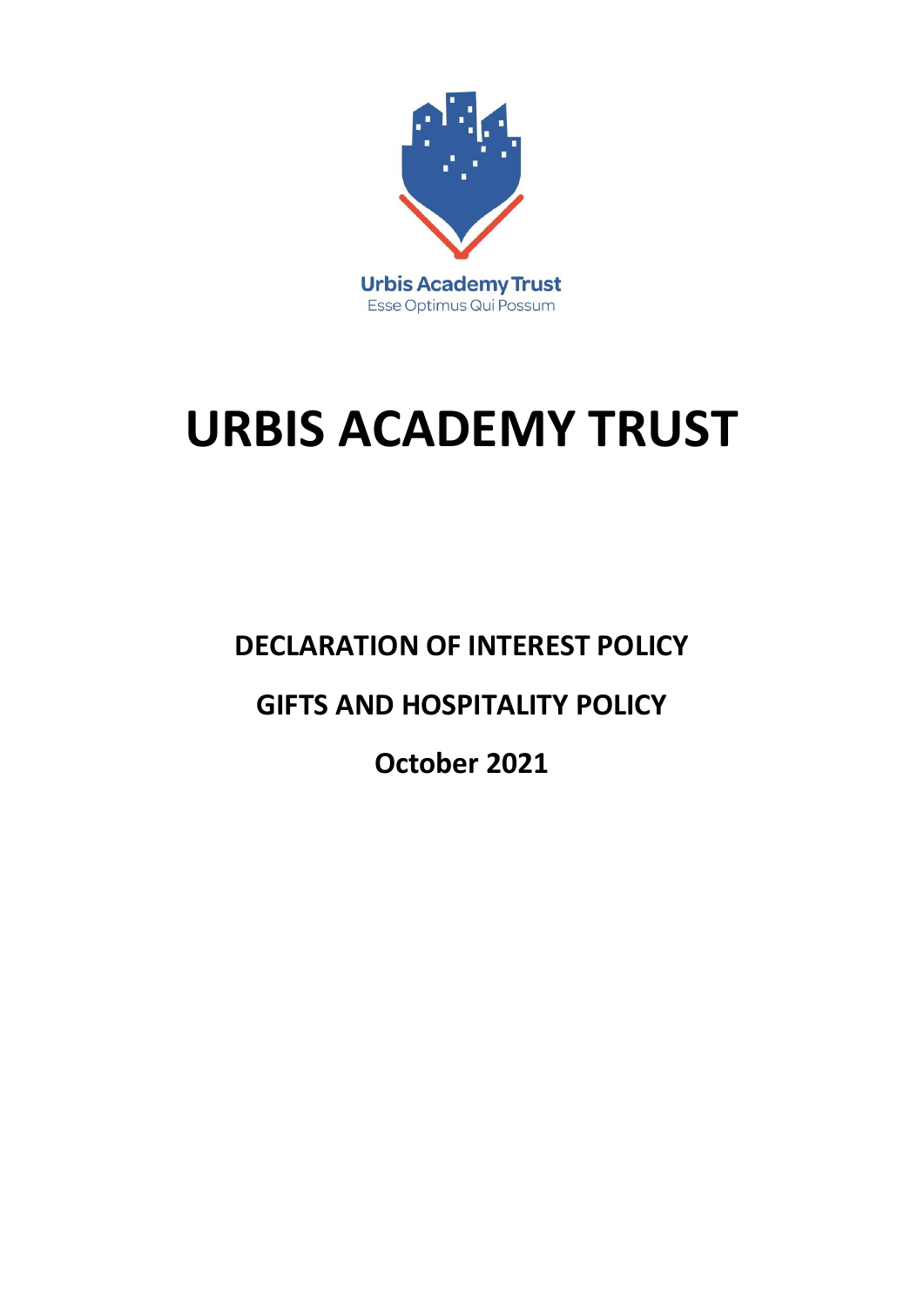# **1. INTRODUCTION**

1.1 The Urbis Academy Trust is committed to the highest standards of integrity in all its business activities. A declaration of interests is issued annually to Directors/Trustees, Governors and Staff. This aims to ensure that any current or potential conflicts of interest are openly declared and recorded in accordance with Company and Charity Law.

# **2. APPLICATION**

2.1 This policy applies to all Trustees, staff and members of academy trust. Procedures apply to students and their families as well as from potential suppliers.

### **3. SECTION 1**

#### **3.1 Declaration of Interest**

- 3.1.1 The Urbis Academy Trust needs to establish a register of pecuniary interests for the trustees and Staff. The register should be open to inspection and easily accessible at all times.
- 3.1.2 This register must clearly show that any decisions made are arrived at in a true and fair way. It is important for anyone involved in spending public money can demonstrate that they do not benefit personally from decisions they make.
- 3.1.3 Trustee and Staff should declare any links they have with firms or individuals, from which the Trust and/or each individual Academy, acting on behalf of the Trust may wish to buy goods or services.
- 3.1.4 Examples of **direct** interests are:
	- The individual owns, totally or in part, a Company or Organisation which may be used by the Academy Trust to supply goods or services.
	- The individual has a substantial financial interest in a Company as described in above.
	- The individual offers goods or services which may be used by the academy Trust
- 3.1.5 Examples of **indirect** interests are:
	- Any of the direct interests, as shown above, but where the individual concerned is a relative/friend of the trustee or member of staff.
	- Where an interest is declared, either direct and indirect, the individual should take no part in any discussion of a matter involving the interest nor vote on any question with respect to the matter.
- 3.1.6 Declaration of Interest
	- A declaration of interest form must be completed. This form will be reviewed on an annual basis, but must be updated and amended in year, if an individual's circumstances change (See App 1)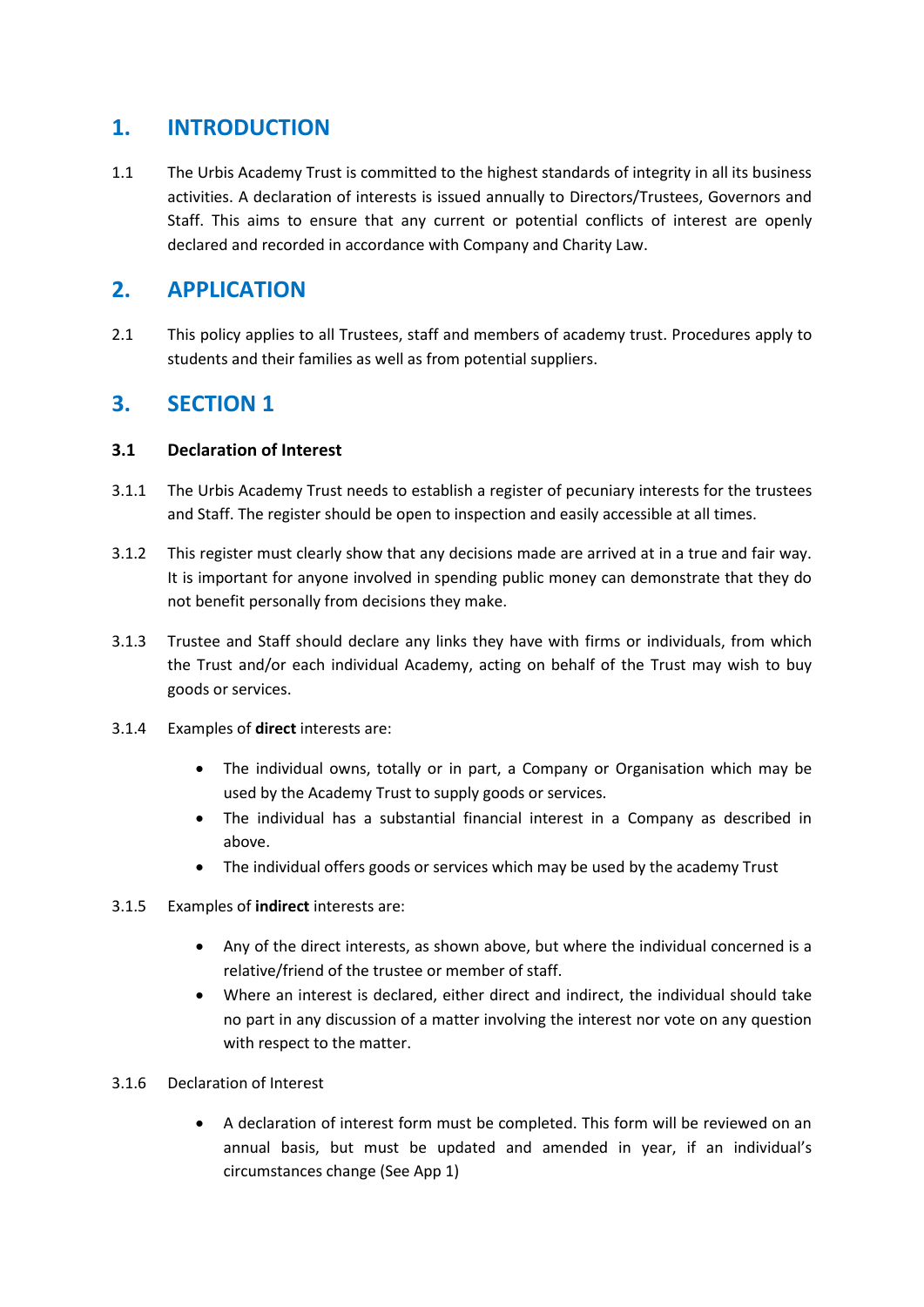# **4. Section 2**

#### **4.1 Gifts and Hospitality**

4.1.1 Trustees and staff should not accept gifts or rewards from any organisation or individual with whom they have contact in the course of their work as an inducement either for doing something or not doing something in their official capacity. Particular care should be taken about any gift from a person or organisation which has, or is hoping to have, a contract with the Academy. Gifts of a trivial or inexpensive nature may be accepted (e.g diaries, calendars), but more substantial or expensive offerings should be declined. No gift of a value of more than £25 should be accepted. Gifts should not therefore be accepted if they appear to be disproportionately generous or could be construed as an inducement to affect a business decision. If unsolicited gifts of a substantial nature arrive from contractors they should be returned with a polite explanation that the Academy's policies do not allow their acceptance. Gifts should be recorded in the gift book in the SBM's office.

#### **4.2 Hospitality**

- 4.2.1 It is accepted that trustees and staff sometimes receive conventional hospitality (e.g refreshments at business meetings) they may attend, as part of their official function, or an event organised by another body for promotional or influential purpose. Offers of hospitality that exceed this norm should be in general e refused. The following items should be avoided: hospitality offered in substitution for fees e.g lectures or other work done; inducements which could lead to a contractual position between the Academy and supplier, contractor or consultant; substantial offers of social functions, travel or accommodation; acceptance of meals, tickets and invitations to sporting, cultural or social events, particularly from the same source.
- 4.2.2 You must never canvass or seek gifts or hospitality.

#### **4.3 Recording Gifts and Hospitality**

4.3.1 Trustees and staff must record being offered or accepting any gifts by completing the Gifts and Hospitality Form and recorded the gift in the Gifts' book in the SBM office( See App 2) Any hospitality other than of a nominal value (up to £25) or facilities provided during the normal course of business should be reported for an entry in the Register of Business Interests A.

#### **4.4 Failure to Comply**

4.4.1 In all instances where there is reasonable belief that there has been a failure to declare, the chairman of the trust or headteacher will conduct a formal investigation of the situation. Employees may be subject to disciplinary procedures to pursue potential matters of misconduct.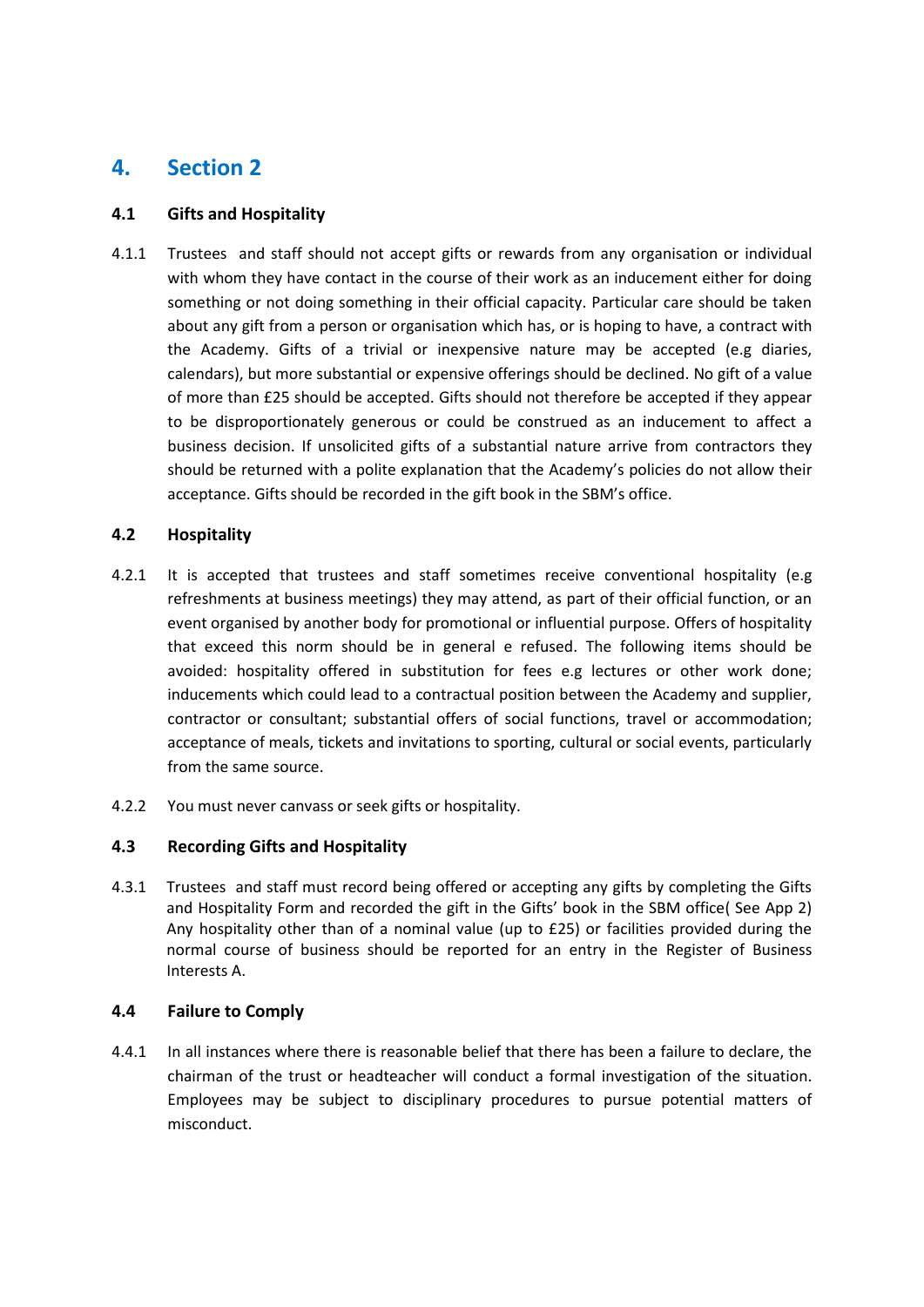#### **4.5 Guiding Principles**

- 4.5.1 The guiding principles are:
	- The conduct of individuals should not create suspicion of any conflict between their official duty and their private interest
	- The action of individuals acting in an official capacity should not give the impression (to any member of the public, to any organisation with whom they deal with or to their colleagues) that they have been (or may have been) influenced by a benefit to show favour or disfavour to any person or organisation.

#### **4.6 Criminal Offence**

4.6.1 It is a criminal offence for any employee or associated person acting for, or on behalf of the Academy Trust to corruptly accept any inducement or reward for doing, promising or refraining from doing anything in the course of their employment, or corruptly showing favour or disfavour, in the handling of contracts. In acting corruptly the employee would demonstrate their intention to purposefully act with lack of probity and with a disregard for the implications of their actions for the Academy.

#### **4.7 Bribery act**

- 4.7.1 The importance of doing this has recently been reinforced by the Bribery Act 2010, which came into force on 1 July 2011. Under the Bribery Act 2010, a bribe is a financial or other type of advantage that is offered or requested with the;
	- Intention of inducing or rewarding improper performance of a function or activity

Or

 Knowledge or belief that accepting such a reward would constitute the improper performance of such a function or activity

A criminal offence will be committed under the Bribery Act 2010 if;

 An employee or associated person acting for, or on behalf of, the Academy Trust offers, promises, gives, requests, receives or agrees to receive bribes

Or

 An employee or associated person acting for, or on behalf of, the Academy Trust offers, promises or gives a bribe to another with the intention of influencing that official in the performance of his/her duties (where local law does not permit or require such influence)